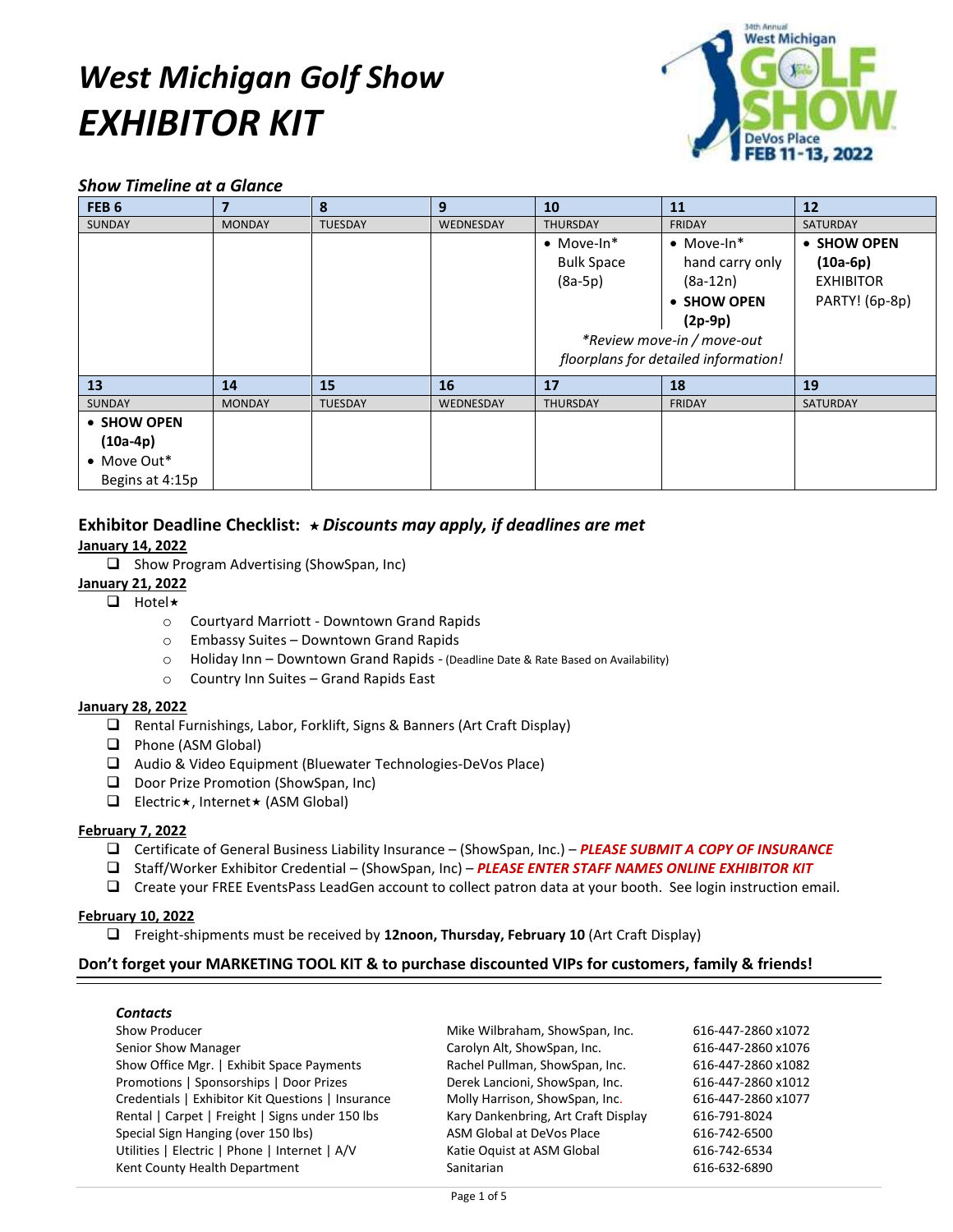# **EXHIBITOR INFORMATION**

#### **ADMISSION**

| Adult:                 | \$12.00     |
|------------------------|-------------|
| Children (14 & under): | <b>FREE</b> |

#### **ADVERTISING OPPORTUNITIES**

OFFICIAL SHOW PROGRAM: Producer: ShowSpan, Inc. Contact: Rachel Pullman Phone: 616-447-2860, ext. 1082 Email: [rachelp@showspan.com](mailto:rachelp@showspan.com)

#### **Deadline: January 14, 2022**

- Sent by email to all ticket purchasers.
- Distribution on site.
- Posted on our website 2/4/22-9/1/22.
- See Show Program Advertising sheet.

#### **ADA REGULATIONS**

Please take these ADA standards into account when designing your booth. Exceptions are allowed when the standards cause your business "undue hardship." Please make your displays as accommodating as possible.

- All aisles must be a minimum of 36" wide.
- Merchandise on display must be no more than 48" high or have assistance.
- No protruding objects (deck steps, etc.) are allowed into the show aisles.
- No obstacles are allowed within 27" of the floor that a person with a visual disability cannot detect with a cane.
- Carpet must be less than 1/2" thick and tightly secured.
- The turning circle for a wheelchair allowance is a 60" diameter.
- All raised areas must be accessible by a ramp. Any item on display that is inherently inaccessible is excluded from this.

#### **BOOTH FURNISHINGS**

 Each booth includes: (1) 6' table, (2) chairs, (1) wastebasket

# **You may bring all your own furnishings.**

- Show Drape Colors: Dark Green, Black and White
- If you bring your own carpet, you must use CARPET TAPE approved by Art Craft (616-791-8024), or significant cleaning fees will be charged for cleanup.
- See Art Craft Service forms for additional booth rental furnishing.

#### **BUILDING REGULATIONS**.

- No holes may be drilled, cored, or punched in the building.
- No lighter-than-air balloons (helium, etc.) are permitted in the building unless special permission is granted by DeVos Place.
- No adhesive-back decals or similar items may be distributed or used in the building.
- Parking on loading docks or inside the building, except for loading or unloading, is prohibited. Violators will be towed away at their own expense.
- Decorations, signs, banners, etc., may not be taped, nailed, tacked, stapled, or otherwise fastened, to ceilings, walls, doors, painted surfaces, or columns.
- No sample food and/or beverage products may be distributed by exposition sponsoring organizations and/or their exhibitors without prior approval. Please call ShowSpan, Inc. at 616-447-2860 for information. (See "Food Samples/Sales Regulations" below).
- Passenger elevators and escalators are not to be used for transporting freight from level to level.
- No painting of signs, displays, or other objects is permitted in the building.
- DeVos Place is a smoke-free environment.
- DeVos Place cleaning crews will not enter your display to clean. If you need anything thrown away, put it in the aisle each day after the show closes.

#### **DISPLAY RECOMMENDATIONS**

- Create an open layout within your space to allow for social distancing.
- To ensure the highest visual exposure for your display, we strongly recommend that if the sides of your display exceed 4 feet in height they should not extend toward the aisle more than 5 feet from the back, and the front 5 feet of your display should be 4 feet tall or less. **Please Note - This is NOT a rule, but a recommendation.** There will be booths in the show that do not follow these recommendations and will have high walls. Any exposed surface over the drape line must be covered. If you have questions or concerns, please contact us.
- All Structures, Gardens and Displays are subject to all Federal, State and/or Local laws, ordinances, codes or guidelines.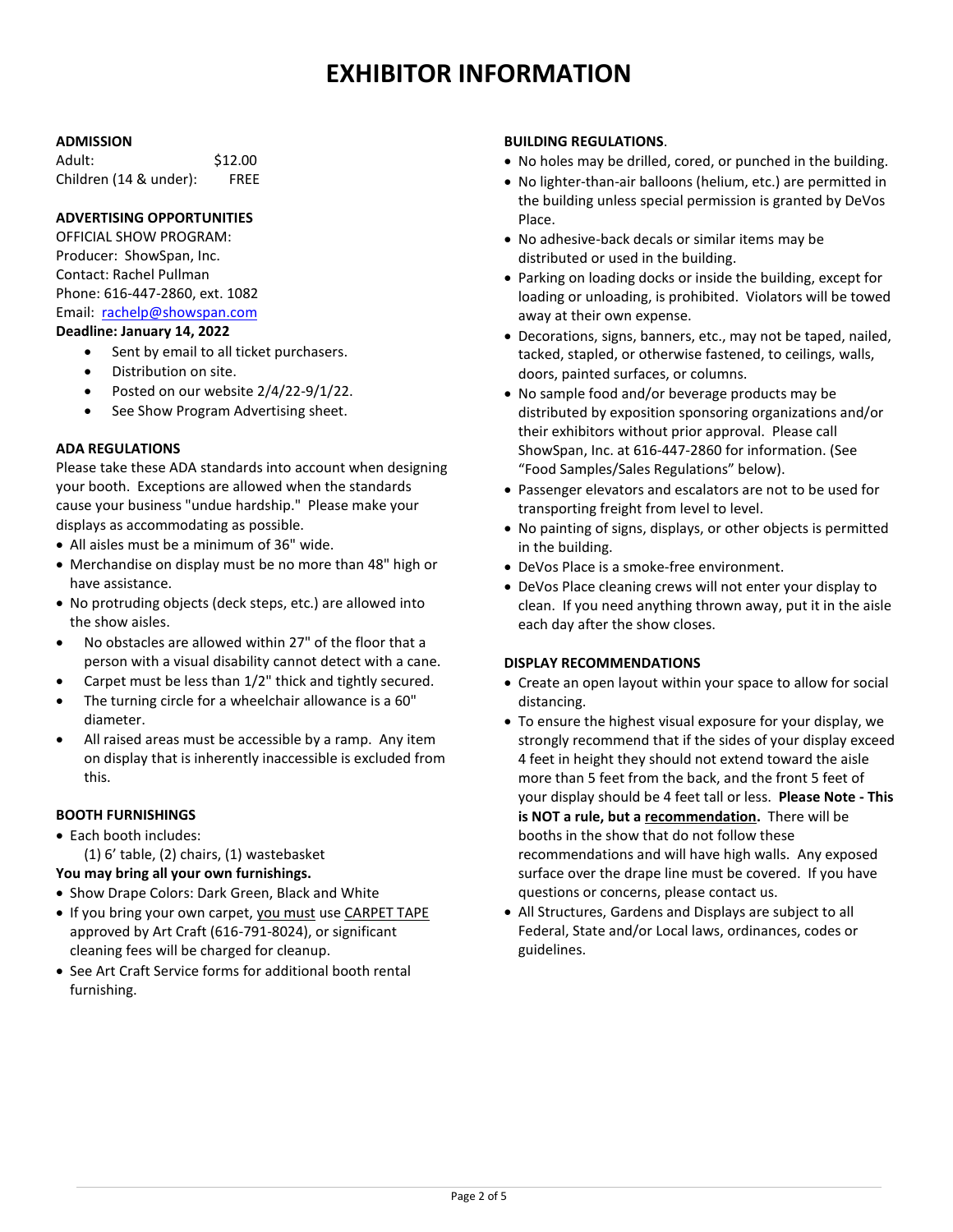#### **EXHIBITOR CHECK-IN / CREDENTIAL PICK-UP**

Exhibitor Credentials are required for your staff to enter the show to work in your exhibit space, on show days, without having to purchase an admission ticket.

#### **Move-In:** Thursday

 Please stop by the Show Office, located at the entrance to Hall B in the Grand Gallery, to verify that all paperwork has been received and pick up your credentials while you are setting up your booth.

### **Show Days:** Friday - Sunday:

- **Please be sure to give yourself extra time to check in prior to your shift as there may be additional steps to go through following safety protocols set by the MI Health Dept.**
- Your staff will be required to show their ID for credential pick up at the Exhibitor Table located at the main public entrance on Monroe Ave.
- Manufacturers' representatives attending the show for just one day must enter here and show their business card or ID.
- **Early Admittance -** We maintain strict security from the close of the Show to open the following day. If you require early admittance (more than one hour prior to the Show opening), please coordinate with the Show Office the night before so you are not denied entrance by building security.

### **EXHIBITOR LOUNGE**

- Located in the SW Corner of Exhibit Hall B behind the Seminar Stage.
- Open one hour before the show opens to the public each day.
- Please use for all food & beverage consumption as you take a break from being on the Show Floor.

#### **FOOD SAMPLES & SALES / HEALTH DEPT.**

- Amway Concessions has exclusive rights to food sales (for onsite consumption) within DeVos Place. Any packaged food sales or samples will need to be approved by Jeff Smith, Director of Amway Concessions, at: 616-742-6532.
- Food and beverage sample distribution must be preapproved by ShowSpan. Please contact Rachel Pullman at 616-447-2860 ext. 1082. Samples may be no larger than 2 ounces.
- If you are creating a beverage or food item onsite, you will be required to obtain a Temporary Food Service Establishment License from the Kent County Health Department. Contact the Kent County Health Department to receive an application at: 616-632-6900; or download the application from their website:

[http://www.accesskent.com/Health/FoodServices/default.](http://www.accesskent.com/Health/FoodServices/default.htm) [htm](http://www.accesskent.com/Health/FoodServices/default.htm) or from your online exhibitor kit under "Service Forms".

- There is a License Fee that is determined by the Health Department and the cost is less if ordered more than two weeks in advance of the show. The Health Department has the right to deny licenses to anyone who does not adhere to these deadlines, and the license fee may be double if ordered within 14 days of the show.
- The Health Department will be making random inspections throughout the show.
- To contact a Kent County Sanitarian with any questions, please call 616-632-6890 or email KCEHMail@kentcountymi.gov.

# **FUEL RESTRICTIONS**

- Fuel in gasoline and diesel powered equipment is "limited to not more than the lesser of ¼ tank or 5 gallons of fuel per vehicle when entering the building." All tanks will be subject to inspection by the Fire Department.
- When it is necessary to drain the excess fuel from the tank, the draining operation shall take place outside of the building.
- The fill cap shall be of a lock type or the cap shall be securely taped with a material that is not soluble in a petroleum fuel.
- The grounding cable shall be disconnected from the battery terminal. The grounding cable and exposed battery terminal shall be completely covered with tape to be electrically insulated.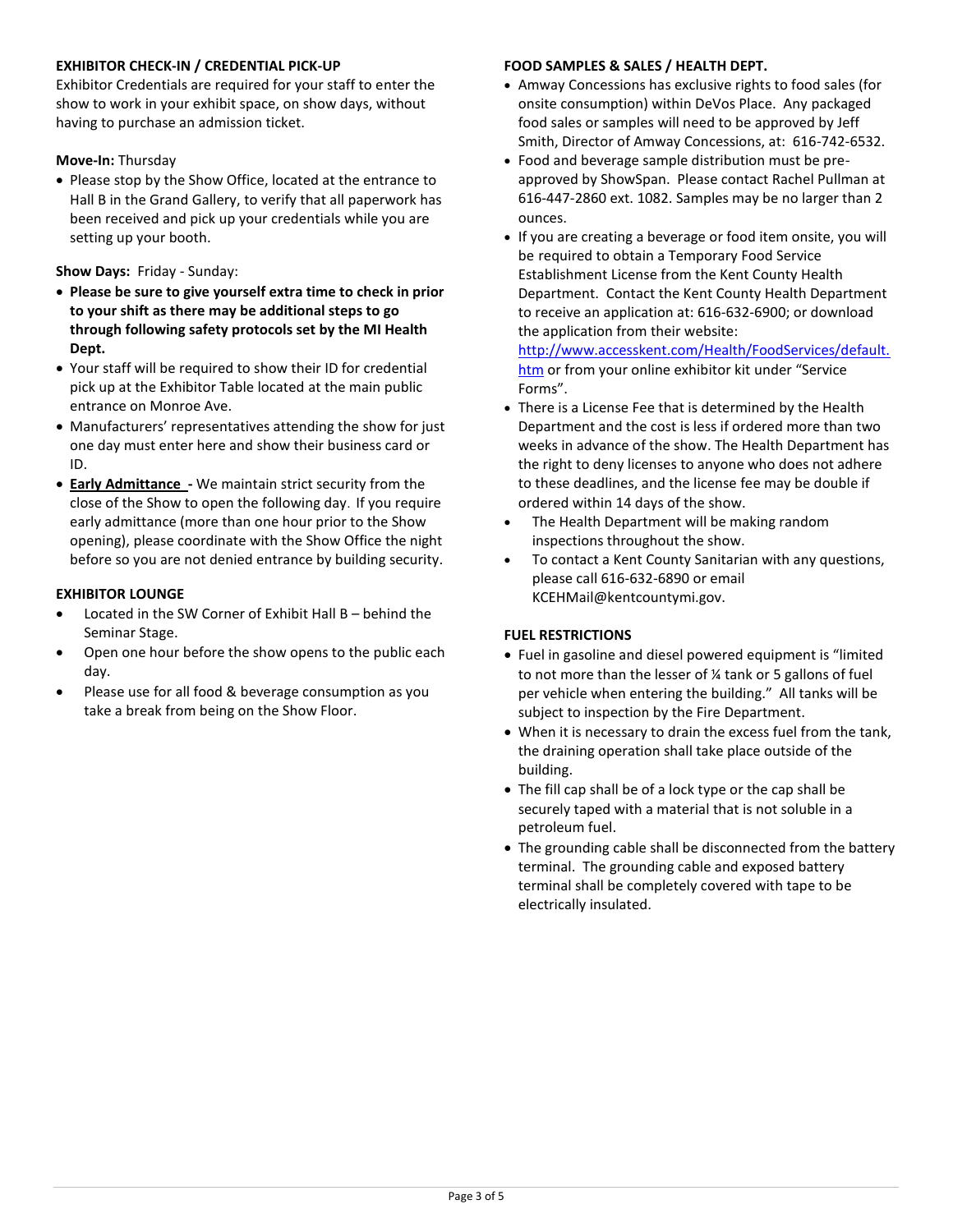#### **INSURANCE REQUIREMENTS**

All exhibitors are required to forward ShowSpan a certificate of Liability Insurance. *Credentials will not be distributed until a valid certificate of liability insurance is provided.* Certificates must contain the following information to be considered valid:

- Identify Show Michigan Corp. and ShowSpan, Inc. as certificate holder.
- Exhibiting Company's Name and ANY dba's that apply, must be listed on the certificate.
- Commercial General Liability amounts and expiration dates (recommended minimum, \$1,000,000 per occurrence).
- The certificate will need to include the following language:

*Show Michigan Corporation., ShowSpan, Inc., and their respective owners, officers, officials, agents and employees are additional named insureds, and will be held harmless and indemnified for all related liabilities or costs, including but not limited to all defense costs. This insurance shall not be cancelled unless (30) days prior written notice has been given to the certificate holder.* List the specific name & date of the show including move in/out days:

*West Michigan Golf Show – February 9-13, 2022*

- Fax request form for you to send to your agent is available in your online account
- E-mail, fax or mail certificate of liability insurance to:

Attn.: Molly Harrison | ShowSpan, Inc. 2121 Celebration Drive NE Grand Rapids, Michigan 49525 Phone: 616-447-2860 | x1077 Fax: 616-447-2861 Email: [mollyh@showspan.com](mailto:MollyH@showspan.com)

In the event you do not hold General Liability Insurance, arrangements can be made with DHC Insurance, LLC to secure affordable show coverage. Fill out the online application and after payment has been processed, they will email you & ShowSpan a copy of the certificate. If you need further assistance from DHC Insurance, LLC, please contact Byron Capper at (630) 393-5662.

#### **NEW - LEADGEN by EVENTSPASS**

- FREE to all exhibitors!
- This patron data capture system allows you to scan patron tickets to retrieve and save registration data into your own leads database.
- To learn more of the benefits and how it works, see the EventsPass flyer in your exhibitor kit or with your space contract.
- Create your free account with the login instructions emailed to you from EventsPass or email [vendorsupport@eventspass.com](mailto:vendorsupport@eventspass.com) with any questions.

#### **MARKETING TOOLS/BOOTH UPGRADE PACKAGES**

- We want our exhibitors to have the most successful show ever. We have developed tools to assist your company in attracting qualified attendees to your display. **Most of these items are FREE!**
- If you have not taken advantage of the Booth Upgrade Packages, now is a good time to consider adding one of these packages to enhance your show presence. Options include show program ads, premium website presence, atshow internet, and more, at discounted prices.
- See order form for ALL details.

#### **MOVE IN/OUT INFORMATION**

Please see the move-in/out floor plan, schedule and detailed instruction sheets under the "move-in/out" section of your exhibitor kit.

#### **PENALTIES FOR EARLY MOVE OUT**

 The Show is advertised to close at 4 pm on Sunday. To maintain the integrity of the Show until the advertised closing time and the safety of patrons walking down aisles, please do not break down your booth early. If it comes to our attention that your booth was dismantled prior to the close of the Show, you will not be offered standard renewal opportunities.

#### **MUSIC LICENSING**

We remind you that by signing your contract you have agreed to indemnify and hold ShowSpan, Inc. harmless for all licensing and enforcement fees for recorded or live music played by you. ShowSpan, Inc. will take no responsibility for licensing fees which you may owe or charges that may result from your failure to obtain licenses from such licensing organizations as the American Society of Composers, Authors & Publishers (ASCAP) or Broadcast Music, Incorporated (BMI).

#### **ONLINE EXHIBITOR KIT**

This information is also available in your online exhibitor kit on the Show website for your convenience. For log-in assistance, please call Rachel Pullman, 616-447-2860.

#### **PARKING FOR EXHIBITORS**

Special arrangements for this show:

- To help our exhibitors & patrons with the cost of parking, the West Michigan Golf Show will offer **\$2 Daily Parking** with a **FREE Trolley Shuttle to DeVos Place**.
- We will be using a dedicated trolley, running a 10 minute loop from Lot #9 on Seward (just a few blocks over the river) to the front entrance of DeVos Place.

Enter DASH Lot #9 at one of the two Main Pay Station entrances. Pull a ticket to enter and pay the \$2 fee with cash or credit card on the way out.